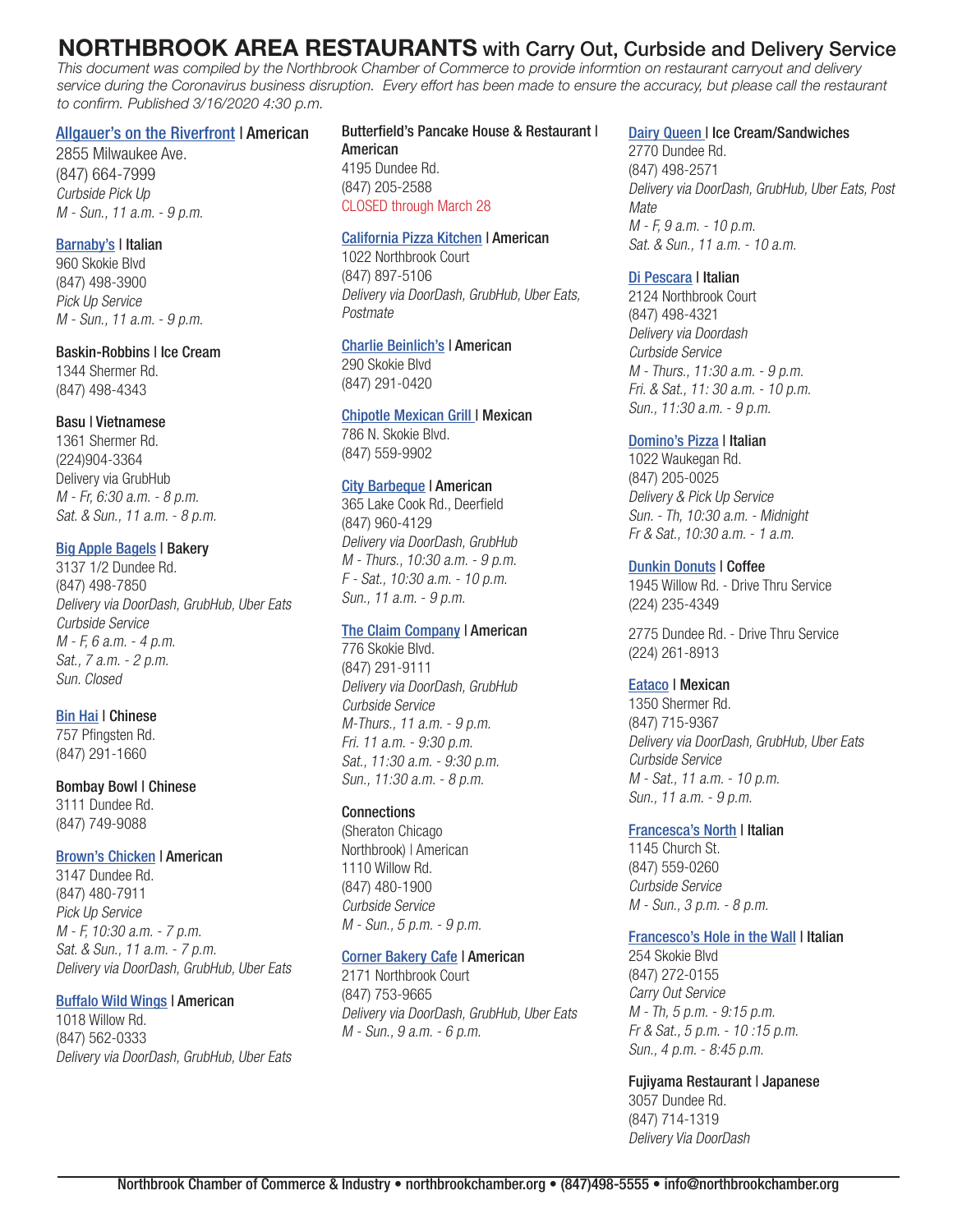# **NORTHBROOK AREA RESTAURANTS** with Carry Out, Curbside and Delivery Service

*This document was compiled by the Northbrook Chamber of Commerce to provide informtion on restaurant carryout and delivery service during the Coronavirus business disruption. Every effort has been made to ensure the accuracy, but please call the restaurant to confirm. Published 3/16/2020 4:30 p.m.*

# Georgie V's | American 1139 Church St. (847) 753-9638 CLOSED through March 28

[Giordano's](https://giordanos.com/locations/glenview/) | Italian 2540 N. Waukegan Rd., Glenview (847) 729-4200 Delivery & Carry Out Service

The Glen Club | American 2901 W. Lake Ave., Glenview (847) 724-7272

### [Graeter's Ice Cream](https://graeters.olo.com/menu/northbrook) | Ice Cream

1347 Shermer Rd. (224) 213-7606 Carry Out & Curbside Service Sun - Th, 11 a.m. -10 p.m. Fr & Sat., 11 a.m. - 11 p.m.

# [Greek Feast](https://www.thegreekfeast.com/) | Greek

2784 Dundee Rd. (847) 559-1901 Delivery via GrubHub Curbside Service M - Sat., 11 a.m. - 9 p.m. Sun., 11 a.m. - 8 p.m.

# [Grill House](https://www.eatgrillhouse.com/) | American

3061 Dundee Rd. (847) 205-2200 Delivery via DoorDash, GrubHub, Uber Eats Curbside Pick Up M - Sat., 10:30 a.m. - 9 a.m. Sun., 11 a.m. - 9 p.m.

# [House 406](https://www.house406restaurant.com/) | American

1143 Church Rd. (847) 714-0200 Curbside Service M - Sun., 4:30 p.m. - 7:30 p.m.

[J. Alexander's –](https://jalexandersholdings.com/wp/site/web/assets/redlands_northbrook_lunch-1.pdf) [Redland's Grill Restaurant](https://jalexandersholdings.com/wp/site/web/assets/redlands_northbrook_lunch-1.pdf) | American 4077 Lake Cook Rd. (847) 564-3093

# [Jake's Pizza](https://www.jakespizzanorthbrook.com/) | Italian

2722 Dundee Rd. (847) 498-6433 Delivery & Curbside Service M - Th, 9 a.m. - Midnight Fr & Sat., 9 a.m. - 1 a.m. Sun., 10 a.m. -11 p.m.

### [Johnny's Kitchen and Tap](https://www.johnnyskitchenandtap.com/) | American

1740 Milwaukee Ave., Glenview (847) 699-9999 Delivery via Uber Eats Curbside Service M - Sun., 11 a.m. - 8 p.m.

# [Josh's](https://www.joshshotdogs.com/) | American

873 Sanders Rd. (847) 272-1177 Delivery via Uber Eats Curbside Service M- F, 11 a.m. - 8 p.m. Sat., 11 a.m. - 7 p.m. Sun., 11 a.m. - 3 p.m.

# [Kamehachi](http://www.kamehachi.com/northbrook/) | Japanese

1320 Shermer Rd. (847) 562-0064 Curbside Service M - F, 11 a.m. - 8 p.m. Sat., 11 a.m. - 7 p.m. Sun., 11 a.m. - 3 p.m.

# [The Landmark Inn](https://landmarkinnbar.com/index.html) | American

1352 Shermer Rd. (847) 559-1919 Delivery & Curbside Service M - Sun., 11 a.m. - 7 p.m.

# Leonard's Bakery | Bakery

2776 Dundee Road (847) 564-4977

Leonidas Chocolate Café | Belgian 1348 Shermer Ave. (847) 686-0100

# [Little Louie's Red Hots](http://www.little-louies.com/) | American

1342 Shermer Rd. (847) 498-1033 Delivery via DoorDash & Uber Eats Curbside Service M - F, 10:30 a.m. - 7:30 p.m. Sat., 10:30 a.m. - 4 p.m. Sun., 11 a.m. - 2:30 p.m.

# [Lou Malnati's Pizzeria](https://www.loumalnatis.com/northbrook) | Italian

1324 Shermer Rd. (847) 291-0250 Carry Out Service M - Th, 4 p.m. - 10 p.m. Fr & Sat., 11a.m. - 11 p.m. Sun., 11 a.m. - 9 p.m. Delivery Service M - Th, 4:30 p.m. - 9:30 p.m. Fr & Sat., 11:30 a.m. - 10:30 p.m. Sun., 11:30 a.m. - 8:30 p.m.

# [Maestro Grill](http://maestrogrill.com/) | American

500 Anthony Tr. (847) 272-8111

Maggiano's Little Italy | Italian 4999 Old Orchard Center, Skokie (847) 933-9555

# [Marcello's |](https://marcellos.com/menus/) American

1911 Cherry Ln. (847) 498-1500 Delivery & Curbside Service Tu - Sun., 3 p.m. - 9 p.m.

### Mario's Cart | Mexican

2278 Northbrook Court (847) 899-4790 CLOSED

### [Marisa's Pizza](https://www.marisaspizzaandgrill.com/) | Italian

4175 Dundee Rd. (847) 564-3010 Delivery via DoorDash M - Tu., 11 a.m. - 9 p.m. W - Sat., 11 a.m. -9 p.m. Sun., Noon - 9 p.m.

### [Max and Benny's](http://www.maxandbennys.com/) | Deli

461 Waukegan Rd. (847) 272-9490 Delivery via DoorDash Curbside Pick Up

#### McDonald's | American

200 Skokie Blvd (847) 715-9375

# [Meatheads](https://www.meatheadsburgers.com/locations/northbrook) | American

1036 Willow Rd., Ste. H (847) 291-6608 Delivery via doorDash, GrubHub & Urber Eats Curbside Service M - TH., 11 a.m. - 8 p.m. Fr - Sun., 11 a.m. - 9 p.m.

# Michael's on Main | American 5 Revere Dr.

(224) 235-4503

# [Morton's The Steakhouse](https://www.mortons.com/northbrook/) | Steakhouse

699 Skokie Blvd (847) 205-5111 Carry Out & Delivery Service M - Sun., Noon - 8 p.m. 10% off all orders